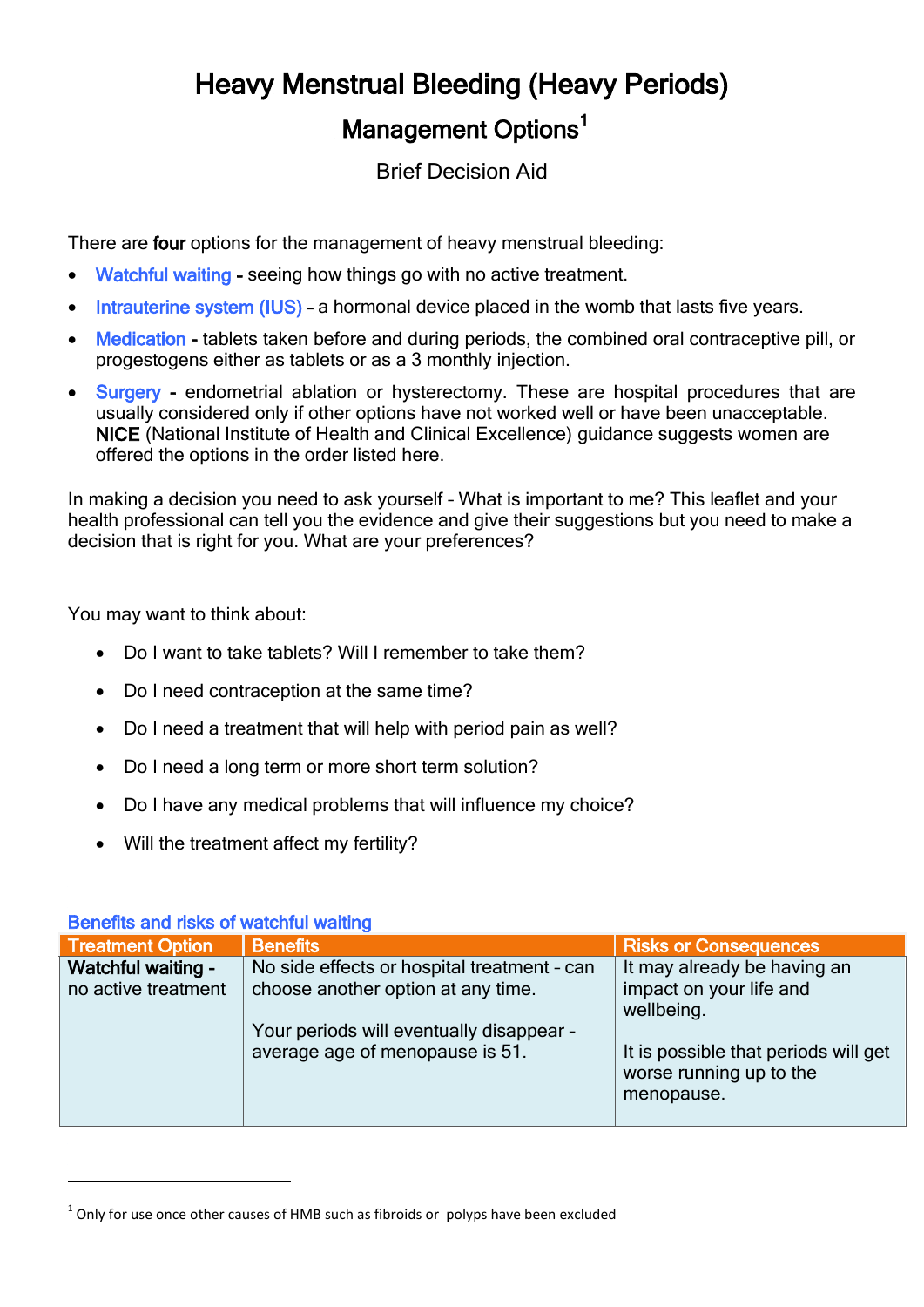| <u>Deficito di la fisici de la civilidade di littradicitile system (Live-loo)</u> |                                              |                                                       |  |  |
|-----------------------------------------------------------------------------------|----------------------------------------------|-------------------------------------------------------|--|--|
| <b>Treatment Option</b>                                                           | <b>Benefits</b>                              | <b>Risks or Consequences</b>                          |  |  |
| Intrauterine system                                                               | Blood loss is normally reduced by about      | The reduction in blood loss will                      |  |  |
| (IUS)                                                                             | 90% at one year.                             | vary from person to person                            |  |  |
| Involves a minor                                                                  |                                              |                                                       |  |  |
| procedure in the GP                                                               | About 25 in 100 women will have no           | Bleeding can become more                              |  |  |
| practice/sexual                                                                   | periods at all at one year.                  | unpredictable especially in the                       |  |  |
| health clinic.                                                                    |                                              | first 3-6 months. This usually,                       |  |  |
|                                                                                   | It lasts five years but can be removed at    | but not always, settles down.                         |  |  |
| Majority of women                                                                 | any stage.                                   |                                                       |  |  |
| say the fitting is                                                                |                                              | At the time of fitting, an IUS                        |  |  |
| similar to moderate                                                               | It is more often considered if the treatment | may rarely be placed through                          |  |  |
| period discomfort.                                                                | is wanted for longer than a year.            | the wall of the uterus (about 1 in<br>1000 fittings). |  |  |
|                                                                                   | It usually reduces period pain.              |                                                       |  |  |
|                                                                                   |                                              | IUS falls out 50 in every 1000                        |  |  |
|                                                                                   | It is a very effective contraceptive (see    | times it is put in. (This is usually                  |  |  |
|                                                                                   | separate leaflet on www.patient.co.uk or     | obvious at the time).                                 |  |  |
|                                                                                   | the BDA).                                    |                                                       |  |  |

# Benefits and risks of Levonorgesterol intrauterine system (LNG-IUS)

# Benefits and risks of medication

| <b>Treatment Option</b>                                                                                                                       | <b>Benefits</b>                                                                                             | <b>Risks or Consequences</b>                                                                                 |
|-----------------------------------------------------------------------------------------------------------------------------------------------|-------------------------------------------------------------------------------------------------------------|--------------------------------------------------------------------------------------------------------------|
| <b>Tranexamic acid</b><br>Involves taking a tablet<br>three times a day for up<br>to four days from the<br>moment your period<br>starts.      | Blood loss is normally reduced by<br>about 40%.                                                             | Does not reduce length or pain<br>of periods.<br>Common side effects include<br>upset stomach and diarrhoea. |
| Non-steroidal anti-<br>inflammatory drug<br>(NSAID) e.g. ibuprofen                                                                            | Blood loss is normally reduced by<br>about 20-30%.                                                          | Common side effects include<br>upset stomach.                                                                |
| and mefenamic acid.<br>Involves taking tablets,<br>usually three times a day,<br>for up to five days from<br>the moment the period<br>starts. | It usually eases period pain.                                                                               | Should not be taken if you have<br>asthma.                                                                   |
| <b>Tranexamic acid plus</b><br><b>NSAID</b>                                                                                                   | Likely to work better than the above<br>medications alone - but there are no<br>studies to say by how much. | Side effects: as for the individual<br>medications.                                                          |
| <b>Combined oral</b><br>contraceptive pill<br>Involves taking a tablet<br>usually every day for                                               | Blood loss is normally reduced by<br>about 40% for most varieties of 'the<br>pill'.                         | Forgetting to take regularly. This<br>will reduce its effectiveness.<br>Risks (such as blood clots)          |
| three weeks, stopping for<br>a week and then<br>repeating.                                                                                    | It often helps with period pain.<br>It is an effective contraceptive (see                                   | increase slightly as you get to<br>your mid 40s.                                                             |
|                                                                                                                                               | separate leaflet on<br>www.patient.co.uk or the Brief<br>Decision Aid (BDA) on                              | Side effects sometimes occur<br>(see separate leaflet on<br>Patient.co.uk).                                  |